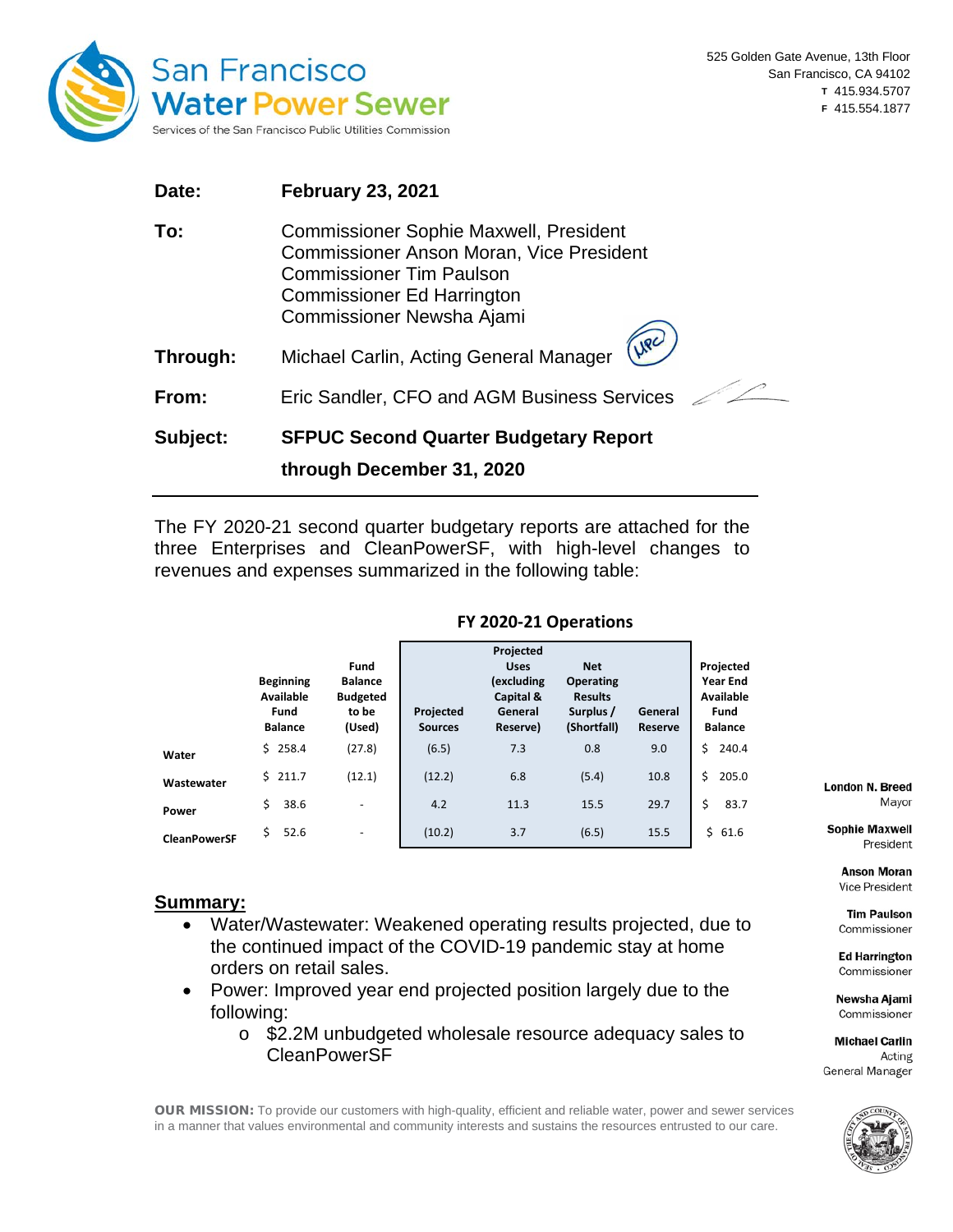- o Lawrence Livermore National Labs resuming water purchases that were on hold in prior years
- o Increased distribution costs from PG&E WDT3 tariff set to begin May 2021, offset by \$4.0M power purchase contingency budget, as well as \$9.1M in prior year unspent funds carried forward from FY 2019-20.
- CleanPowerSF: Negative operating results projected due to a 16% rate decrease effective January 1, 2021 as a result of PG&E tariff changes.
- Salary savings projected across the agency due to vacant positions through the second quarter
- All enterprises projected to meet financial policy minimums and coverage ratios

Please note that project savings reflected in this report are the result of cuts to currently appropriated revenue-funded capital and programmatic projects. These cuts were a part of a comprehensive strategy to rebalance the FY 2019-20, FY 2020-21 and FY 2021-22 budgets from reduced sales volumes resulting from the COVID-19 pandemic and resulting economic recession.

If you have questions, please contact me at (415) 934-5707.

CC:

Masood Ordikhani, Acting AGM, External Affairs, SFPUC Barbara Hale, AGM, Power Enterprise, SFPUC Kathryn How, AGM, Infrastructure, SFPUC Greg Norby, AGM, Wastewater Enterprise, SFPUC Steve Ritchie, AGM, Water Enterprise, SFPUC Ashley Groffenberger, Budget Director, Mayor's Office Ben Rosenfield, Controller

Attachments: Appendix A Water Enterprise Appendix B Wastewater Enterprise Appendix C Hetch Hetchy Water & Power, including the Power Enterprise Appendix D CleanPowerSF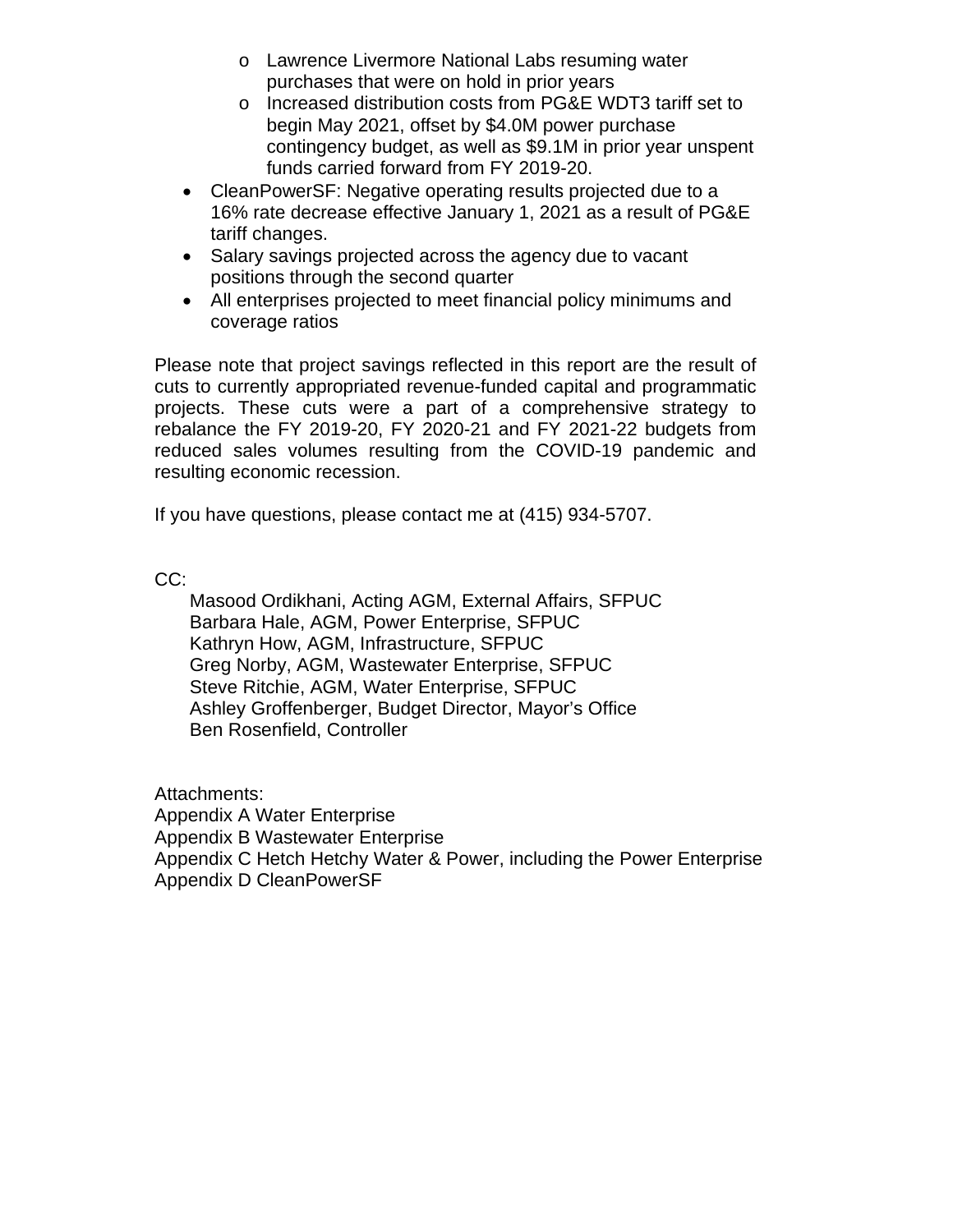## **Appendix A**

# **WATER ENTERPRISE OPERATING FUNDS FY 2020-21 2nd Quarter - Budgetary Basis, Funds 25940, 25950, 25960, 26570, 26600 (\$ Millions)**

|                                                                   |                              | FY 2020-21                                                             |                                                                |                                                           |                                                    |  |
|-------------------------------------------------------------------|------------------------------|------------------------------------------------------------------------|----------------------------------------------------------------|-----------------------------------------------------------|----------------------------------------------------|--|
|                                                                   | FY 2019-20<br><b>Actuals</b> | Original<br><b>Budget</b>                                              | <b>Revised</b><br><b>Budget</b><br>(includes<br>carryforwards) | <b>Projection</b><br>(includes<br>carryforwards)          | <b>Variance</b><br>(Projection -Revised<br>Budget) |  |
| <b>Sources</b>                                                    |                              |                                                                        |                                                                |                                                           |                                                    |  |
| <b>Retail Water Sales</b>                                         | 291.9                        | 305.7                                                                  | 306.3                                                          | 292.1                                                     | $(14.2)$ A                                         |  |
| <b>Wholesale Water Sales</b>                                      | 270.6                        | 262.4                                                                  | 262.4                                                          | 275.6                                                     | 13.2 <b>B</b>                                      |  |
| Interest Income                                                   | 8.7                          | 5.1                                                                    | 5.1                                                            | 5.1                                                       |                                                    |  |
| Rental Income                                                     | 13.0                         | 12.5                                                                   | 12.5                                                           | 12.5                                                      |                                                    |  |
| Miscellaneous Income                                              | 18.9                         | 20.9                                                                   | 21.6                                                           | 16.1                                                      | $(5.5)$ C                                          |  |
| Departmental Transfer Adjustment                                  | (34.5)                       | (44.2)                                                                 | (44.2)                                                         | (44.2)                                                    |                                                    |  |
| <b>Federal Bond Interest Subsidy</b>                              | 23.8                         | 21.8                                                                   | 21.8                                                           | 21.8                                                      |                                                    |  |
| Appropriated/Budgeted Use of Fund Balance                         | 55.8                         | 27.8                                                                   | 95.1                                                           | 95.1                                                      |                                                    |  |
| <b>Total Sources</b>                                              | 648.1                        | 611.9                                                                  | 680.5                                                          | 674.0                                                     | (6.5)                                              |  |
| <b>Operating Uses</b>                                             |                              |                                                                        |                                                                |                                                           |                                                    |  |
| Personnel                                                         | 95.6                         | 102.3                                                                  | 102.3                                                          | 99.9                                                      | $2.3$ D                                            |  |
| <b>Non-Personnel Services</b>                                     | 16.4                         | 21.8                                                                   | 30.5                                                           | 30.5                                                      |                                                    |  |
| <b>Materials and Supplies</b>                                     | 12.9                         | 15.3                                                                   | 16.9                                                           | 16.9                                                      |                                                    |  |
| Equipment                                                         | 3.1                          | 4.5                                                                    | 9.9                                                            | 9.9                                                       |                                                    |  |
| Light, Heat, and Power                                            | 9.9                          | 10.0                                                                   | 10.0                                                           | 10.0                                                      |                                                    |  |
| Overhead (SFPUC Bureaus)                                          | 45.5                         | 54.4                                                                   | 60.0                                                           | 60.0                                                      |                                                    |  |
| Services of Other Departments                                     | 12.8                         | 14.6                                                                   | 16.2                                                           | 16.2                                                      |                                                    |  |
| <b>Debt Service</b>                                               | 291.1                        | 304.2                                                                  | 304.2                                                          | 299.3                                                     | 5.0 E                                              |  |
| <b>Total Operating Uses</b>                                       | 487.4                        | 527.2                                                                  | 550.1                                                          | 542.8                                                     | 7.3                                                |  |
| <b>Net Operating Results</b>                                      | 160.7                        |                                                                        |                                                                | 131.1                                                     | 0.8                                                |  |
| <b>Adjustments to Operating Fund Balance</b>                      | FY 2019-20<br><b>Actuals</b> | <b>Current</b><br>Year<br><b>Transfers</b><br>from<br><b>Operating</b> | <b>Total</b><br><b>Available</b><br><b>Funds</b>               | <b>Projection</b><br>(current & future<br>years spending) | <b>Project</b><br><b>Closeouts</b>                 |  |
| <b>Capital Projects</b>                                           | 51.8                         | 47.6                                                                   | 197.4                                                          | 190.4                                                     | 7.0 F                                              |  |
| Facilities Maintenance/Programmatic                               | 33.2                         | 37.1                                                                   | 81.5                                                           | 79.5                                                      | $2.0$ G                                            |  |
| <b>Total Adjustments to Operating Fund Balance</b>                | 85.0<br>\$                   | \$<br>84.7 \$                                                          | 278.9                                                          | $269.9$ \$<br>\$                                          | 9.0                                                |  |
| check                                                             |                              |                                                                        |                                                                |                                                           |                                                    |  |
| <b>Available Fund Balance as of Fiscal Year-End</b>               | 258.4                        |                                                                        |                                                                |                                                           | 240.4                                              |  |
| Available Fund Balance, % of Operating Uses (H) 25-68%            | 93.4%                        |                                                                        |                                                                |                                                           | 74.4%                                              |  |
| Debt Service Coverage (Year-End Budgetary Basis)                  |                              |                                                                        |                                                                |                                                           |                                                    |  |
| Indenture Basis (includes Available Fund Balance) (I) $\geq 1.35$ | $2.38*$                      | 1.93                                                                   |                                                                |                                                           | 2.00                                               |  |
| Current Basis $(J) \ge 1.10$                                      | $1.32*$                      | 1.17                                                                   |                                                                |                                                           | 1.23                                               |  |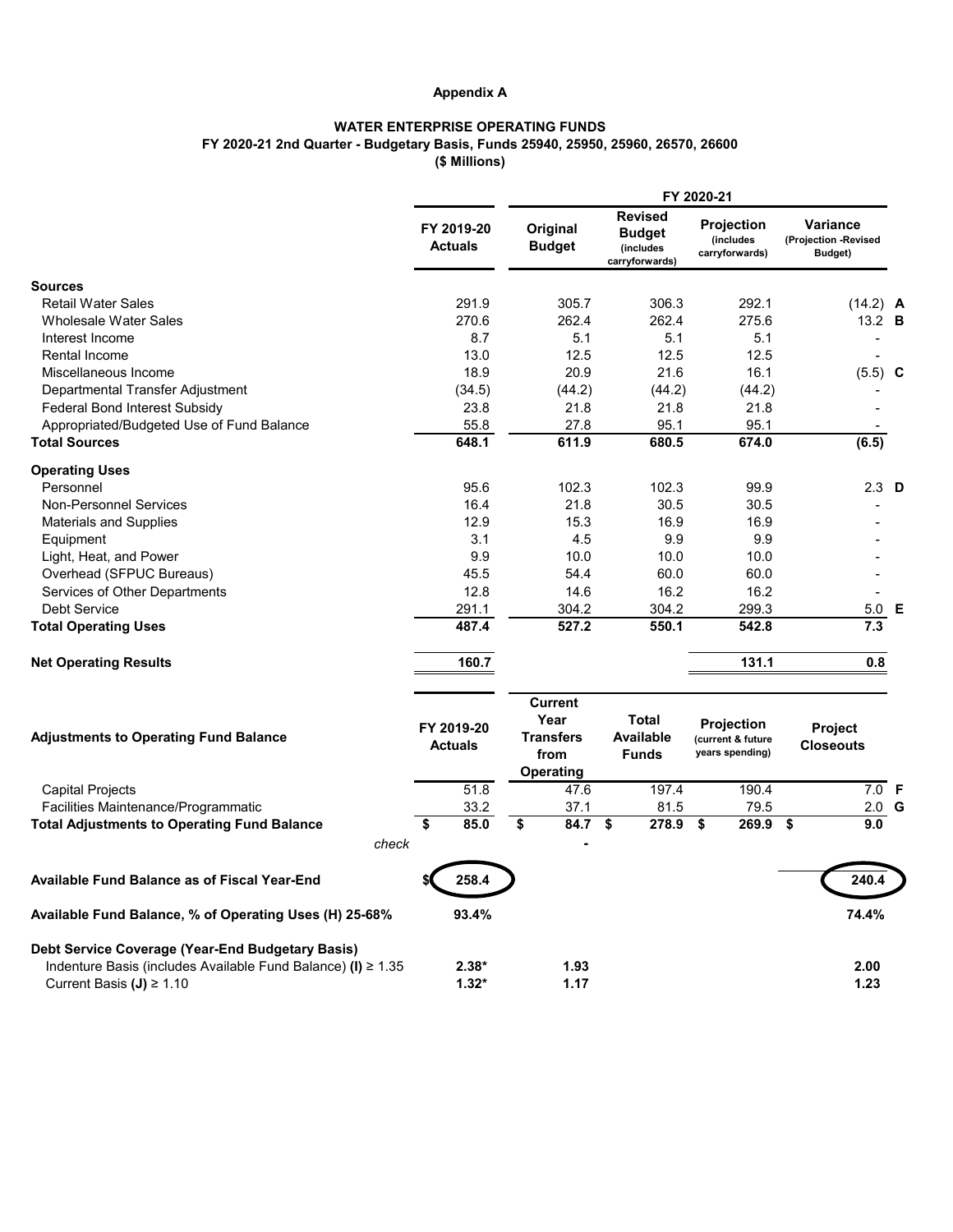#### **Appendix A**

#### **WATER ENTERPRISE OPERATING FUNDS FY 2020-21 2nd Quarter - Budgetary Basis, Funds 25940, 25950, 25960, 26570, 26600 (\$ Millions)**

## **Revenue Variances**

- **A**. Retail water sales forecasted to be 55.1 MGD, a 7.1% decrease from prior year actuals of 59.3 MGD, and a 4.1% decrease from budgeted volumes of 57.5 MGD. Projections incorporate \$1.8M cost of COVID-19 emergency discount programs.
- **B**. Wholesale water sales forecasted to be 134.8 MGD, a 2.3% increase from prior year actuals of 131.8 MGD, and a 4.7% increase from budgeted volumes of 128.8 MGD. Revenues also include \$2.5M in unbudgeted payments from customers not meeting minimum purchase requirements.
- **C**. Miscellaneous revenue projected to decrease from budget, primarily driven by \$2.1M reduction in water service installations charges and \$2.7M reduced revenues or additional costs related to collections moratorium.

## **Expenditure Variances**

- **D**. Salary savings due to vacant positions.
- **E.** Debt Service savings due to Water Revenue Bonds Refunding.
- **F**. Project savings to offset lower revenues from Covid sales reductions.
- **G**. Project savings to offset lower revenues from Covid sales reductions.

## **Other Notes**

- **H.** Calculated as Ending Available Fund Balance (including additions to General Reserve) as a percent of Operating Uses plus Facilities Maintenance/Programmatic Uses. SFPUC's Fund Balance Reserve Policy requires this to be within a range of 25-68%.
- **I.** Calculated as ratio between (a) Total Sources plus Beginning Available Fund Balance plus Capacity Charges, less Operating Uses less Facilities Maintenance/Programmatic, excluding all revenues and expenses related to the 525 Golden Gate COPs, and (b) Debt Service. The Indenture requires this ratio to be a minimum of 1.25 times, and SFPUC's Debt Service Coverage Policy requires this ratio to to be a minimum of 1.35 times.
- **J.** Calculated as ratio between (a) Total Sources plus any appropriated fund balance, plus Capacity Charges, less Operating Uses less Facilities Maintenance/Programmatic, excluding all revenues and expenses related to the 525 Golden Gate COPs, and (b) Debt Service. SFPUC's Debt Service Coverage Policy requires this ratio to be a minimum of 1.10 times.
- \* Preliminary, unaudited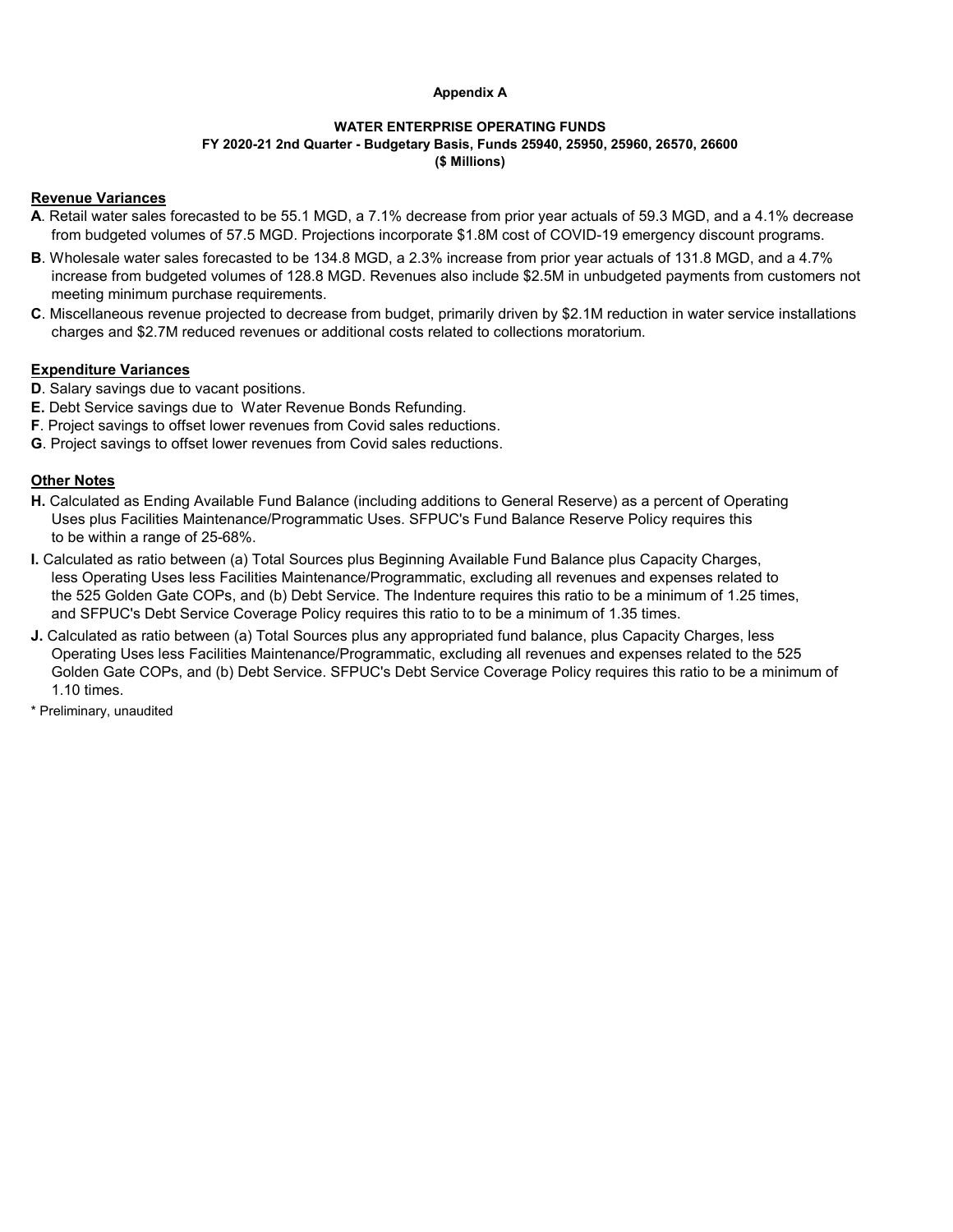## **Appendix B**

# **WASTEWATER ENTERPRISE OPERATING FUNDS FY 2020-21 2nd Quarter - Budgetary Basis, Funds 20160, 20550, 20170, 20210 (\$ Millions)**

|                                                                                                                       |        |                                                                        | <b>Revised</b>                                   |                                                           |                                                               |  |
|-----------------------------------------------------------------------------------------------------------------------|--------|------------------------------------------------------------------------|--------------------------------------------------|-----------------------------------------------------------|---------------------------------------------------------------|--|
| FY 2019-20<br><b>Actuals</b>                                                                                          |        | Original<br><b>Budget</b>                                              | <b>Budget</b><br>(includes<br>carryforwards)     | Projection<br>(current year<br>spending)                  | <b>Variance</b><br>(Projection -<br><b>Revised</b><br>Budget) |  |
| <b>Sources</b>                                                                                                        |        |                                                                        |                                                  |                                                           |                                                               |  |
| 338.4<br><b>Sewer Service Charges</b>                                                                                 |        | 353.4                                                                  | 353.6                                            | 341.7                                                     | $(11.8)$ A                                                    |  |
| Interest Income<br>8.0                                                                                                |        | 5.9                                                                    | 5.9                                              | 5.9                                                       |                                                               |  |
| Miscellaneous Income<br>4.4                                                                                           |        | 5.2                                                                    | 5.2                                              | 4.9                                                       | $(0.4)$ <b>B</b>                                              |  |
| <b>Federal Bond Interest Subsidy</b><br>4.0                                                                           |        | 3.5                                                                    | 3.5                                              | 3.5                                                       |                                                               |  |
| 18.0<br>Appropriated/Budgeted Use of Fund Balance                                                                     |        | 12.1                                                                   | 28.6                                             | 28.6                                                      |                                                               |  |
| 372.8<br><b>Total Sources</b>                                                                                         |        | 380.1                                                                  | 396.8                                            | 384.6                                                     | (12.2)                                                        |  |
| <b>Operating Uses</b>                                                                                                 |        |                                                                        |                                                  |                                                           |                                                               |  |
| Personnel<br>70.9                                                                                                     |        | 76.3                                                                   | 76.2                                             | 69.4                                                      | 6.8 C                                                         |  |
| 20.7<br><b>Non-Personnel Services</b>                                                                                 |        | 23.4                                                                   | 26.5                                             | 26.5                                                      |                                                               |  |
| 0.0<br><b>City Grant Programs</b>                                                                                     |        | 0.3                                                                    | 0.5                                              | 0.5                                                       |                                                               |  |
| 8.4<br><b>Materials and Supplies</b>                                                                                  |        | 11.2                                                                   | 12.5                                             | 12.5                                                      |                                                               |  |
| 1.3<br>Equipment                                                                                                      |        | 1.8                                                                    | 4.3                                              | 4.3                                                       |                                                               |  |
| 10.8<br>Light, Heat, and Power                                                                                        |        | 11.9                                                                   | 11.9                                             | 11.9                                                      |                                                               |  |
| Overhead (SFPUC Bureaus)<br>27.9                                                                                      |        | 30.5                                                                   | 34.6                                             | 34.6                                                      |                                                               |  |
| 24.6<br>Services of Other Departments                                                                                 |        | 26.1                                                                   | 27.1                                             | 27.1                                                      |                                                               |  |
| <b>Debt Service</b><br>68.7                                                                                           |        | 87.5                                                                   | 87.5                                             | 87.5                                                      |                                                               |  |
| 233.3<br><b>Total Operating Uses</b>                                                                                  |        | 268.9                                                                  | 281.1                                            | 274.3                                                     | 6.8                                                           |  |
| 139.5<br><b>Net Operating Results</b>                                                                                 |        |                                                                        |                                                  | 110.3                                                     | \$<br>(5.4)                                                   |  |
| FY 2019-20<br><b>Adjustments to Operating Fund Balance</b><br><b>Actuals</b>                                          |        | <b>Current</b><br>Year<br><b>Transfers</b><br>from<br><b>Operating</b> | <b>Total</b><br><b>Available</b><br><b>Funds</b> | <b>Projection</b><br>(current & future<br>years spending) | <b>Project</b><br><b>Closeouts</b>                            |  |
| 32.0<br><b>Capital Projects</b>                                                                                       |        | 102.1                                                                  | 126.1                                            | 115.9                                                     | $10.2$ D                                                      |  |
| 6.4<br>Facilities Maintenance/Programmatic                                                                            |        | 7.3                                                                    | 11.6                                             | 11.0                                                      | $0.6$ E                                                       |  |
| <b>General Reserve</b>                                                                                                |        | 0.4                                                                    | 0.4                                              | 0.4                                                       |                                                               |  |
| 38.4<br><b>Total Adjustments to Operating Fund Balance</b><br>\$                                                      |        | \$<br>109.8                                                            | 138.1<br>\$                                      | 127.3<br>\$                                               | 10.8<br>\$                                                    |  |
| 211.7<br><b>Available Fund Balance as of Fiscal Year-End</b>                                                          |        |                                                                        |                                                  |                                                           | 205.0                                                         |  |
| Available Fund Balance, % of Operating Uses (F) 25-68%<br>113.4%                                                      |        |                                                                        |                                                  |                                                           | 103.7%                                                        |  |
| Debt Service Coverage (Year-End Budgetary Basis)<br>Indenture Basis (includes Available Fund Balance) (G) $\geq 1.35$ | $\ast$ |                                                                        |                                                  |                                                           |                                                               |  |
| 6.06<br>Current Basis (H) $\geq 1.10$<br>3.00                                                                         | $\ast$ | 4.80<br>2.48                                                           |                                                  |                                                           | 4.48<br>2.25                                                  |  |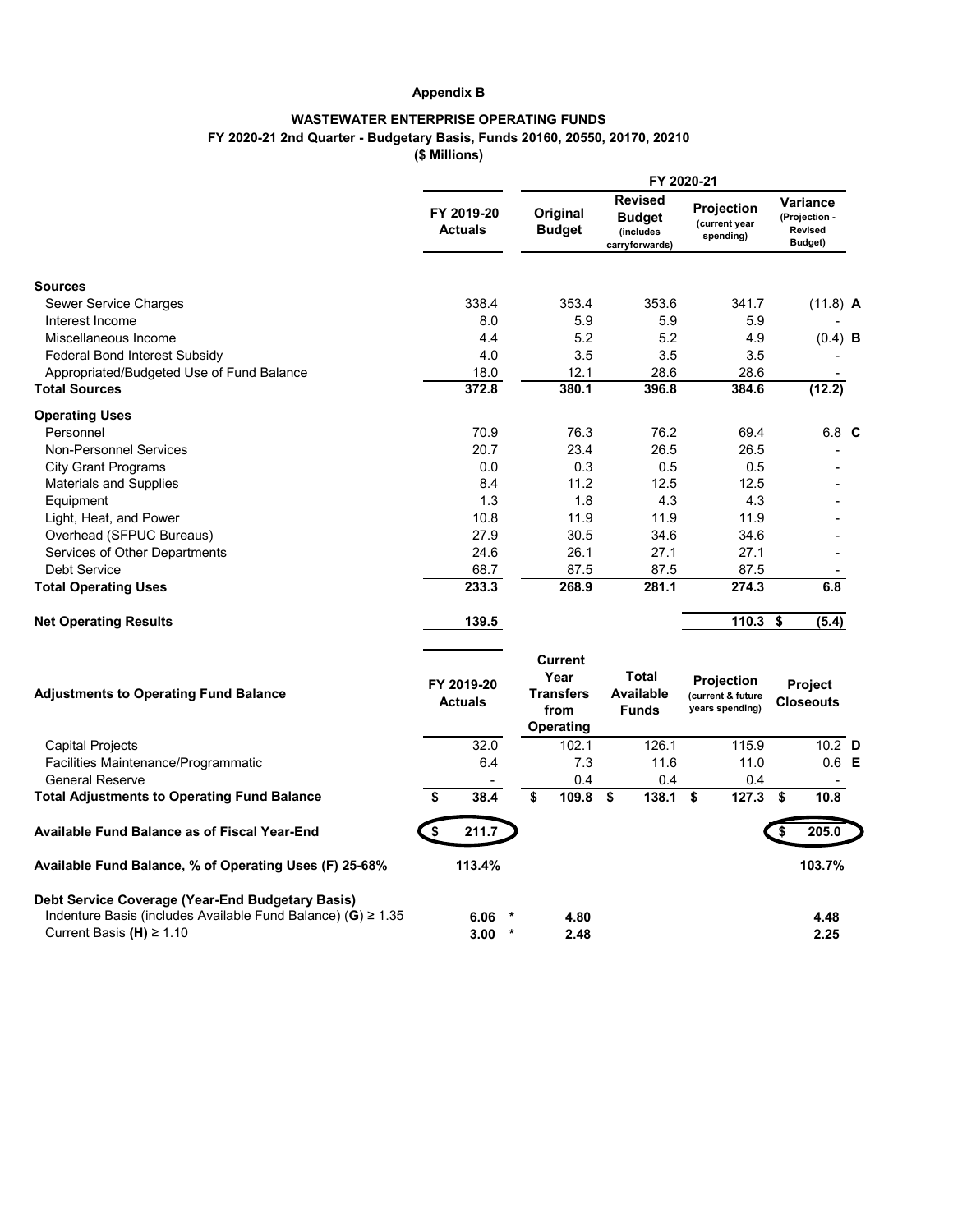#### **Appendix B**

#### **WASTEWATER ENTERPRISE OPERATING FUNDS FY 2020-21 2nd Quarter - Budgetary Basis, Funds 20160, 20550, 20170, 20210 (\$ Millions)**

#### **Revenue Variances**

- **A.** Wastewater retail billable volumes projected to be 45.8 MGD, a 1.8% decrease from budget of 46.7 MGD and a 5.4% decrease from prior year actuals of 48.5 MGD. Projection accounts for \$4.2M in COVID-19 emergency discounts.
- **B.** Miscellaneous income projected to decrease from budget mainly due to \$230k reduced revenues related to collections

## **Expenditure Variances**

- **C**. Salary savings reflect vacant positions.
- **D**. Project savings to offset lower revenues from Covid sales reductions.
- **E**. Project savings to offset lower revenues from Covid sales reductions.

## **Other Notes**

- **F.** Calculated as Ending Available Fund Balance (including additions to General Reserve) as a percent of Operating Uses plus Facilities Maintenance/Programmatic Uses. SFPUC's Fund Balance Reserve Policy requires this to be within a range of 25-68%.
- **G.** Calculated as ratio between (a) Total Sources plus Beginning Available Fund Balance plus Capacity Charges, less Operating Uses less Facilities Maintenance/Programmatic (excluding all revenues and expenses related to the 525 Golden Gate COPs), and (b) Debt Service. The Indenture requires this ratio to be a minimum of 1.25 times, and SFPUC's Debt Service Coverage Policy requires this ratio to be a minimum of 1.35 times.
- **H.** Calculated as ratio between (a) Total Sources plus any appropriated fund balance plus Capacity Charges, less Operating Uses less Facilities Maintenance/Programmatic (excluding all revenues and expenses related to the 525 Golden Gate COPs), and (b) Debt Service. SFPUC's Debt Service Coverage Policy requires this ratio to be a minimum of 1.10 times.
- \* Preliminary, unaudited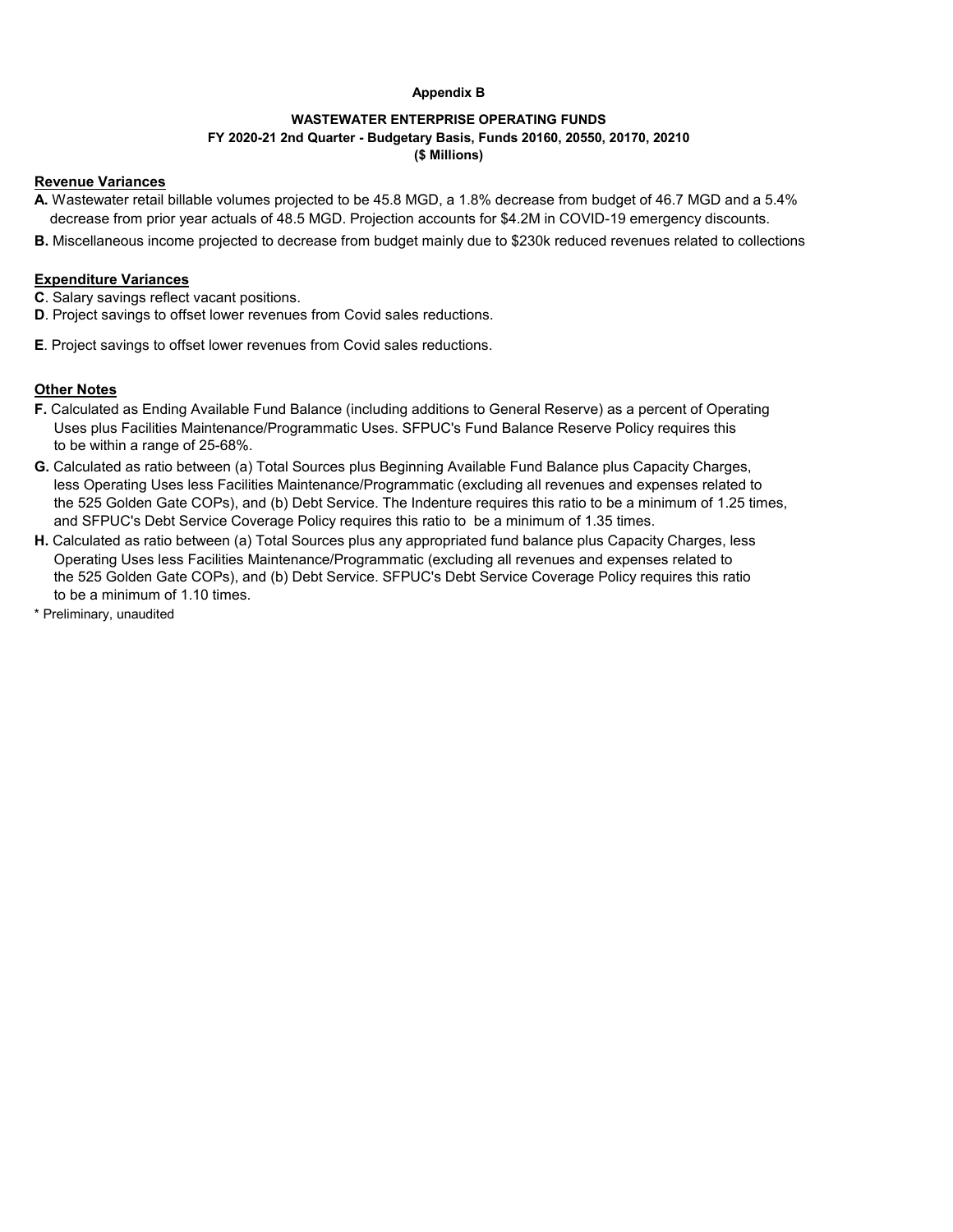#### **Appendix C**

# **HETCH HETCHY WATER & POWER OPERATING FUNDS**

## **FY 2020-21 2nd Quarter - Budgetary Basis - 24970, 24980, 24990 & 25030**

**(\$ Millions)**

|                                                                   |                              |                                                                        | FY 2020-21                                                     |                                                    |                                                               |  |
|-------------------------------------------------------------------|------------------------------|------------------------------------------------------------------------|----------------------------------------------------------------|----------------------------------------------------|---------------------------------------------------------------|--|
|                                                                   | FY 2019-20<br><b>Actuals</b> | Original<br><b>Budget</b>                                              | <b>Revised</b><br><b>Budget</b><br>(includes<br>carryforwards) | <b>Projection</b><br>(current year<br>spending)    | <b>Variance</b><br>(Projection -<br><b>Revised</b><br>Budget) |  |
| <b>Sources</b>                                                    |                              |                                                                        |                                                                |                                                    |                                                               |  |
| Electric Sales - Retail                                           | 128.6                        | 117.8                                                                  | 118.0                                                          | 117.2                                              | $(0.8)$ A                                                     |  |
| Electric Sales - Wholesale                                        | 15.9                         | 20.8                                                                   | 20.8                                                           | 24.4                                               | $3.6$ B                                                       |  |
| Water Sales - Transfer from Water Department                      | 34.6                         | 44.1                                                                   | 44.1                                                           | 44.1                                               |                                                               |  |
| Natural Gas & Steam - City Work Orders                            | 10.8                         | 13.0                                                                   | 14.2                                                           | 12.5                                               | $(1.7)$ C                                                     |  |
| Interest Income                                                   | 5.6                          | 4.5                                                                    | 4.5                                                            | 4.5                                                |                                                               |  |
| Federal Interest Subsidy - Power Bonds                            | 0.5                          | 0.5                                                                    | 0.5                                                            | 0.5                                                |                                                               |  |
| Miscellaneous Income                                              | 3.1                          | 1.0                                                                    | 1.0                                                            | 4.2                                                | $3.2$ D                                                       |  |
| Appropriated/Budgeted Use of Fund Balance                         | 23.8                         |                                                                        | 29.4                                                           | 29.4                                               |                                                               |  |
| <b>Total Sources</b>                                              | 222.9                        | 201.7                                                                  | 232.6                                                          | 236.8                                              | 4.2                                                           |  |
| <b>Operating Uses</b>                                             |                              |                                                                        |                                                                |                                                    |                                                               |  |
| Personnel                                                         | 44.9                         | 49.0                                                                   | 49.0                                                           | 48.4                                               | $0.6$ E                                                       |  |
| <b>Non-Personnel Services</b>                                     | 24.3                         | 38.1                                                                   | 46.0                                                           | 45.5                                               | $0.5$ F                                                       |  |
| Power Purchases, Transmission Distribution & Related Chard        | 49.0                         | 46.8                                                                   | 55.9                                                           | 47.4                                               | 8.5 G                                                         |  |
| Natural Gas & Steam                                               | 9.7                          | 13.0                                                                   | 14.2                                                           | 12.5                                               | $1.7$ H                                                       |  |
| <b>Materials and Supplies</b>                                     | 3.3                          | 3.4                                                                    | 3.5                                                            | 3.5                                                |                                                               |  |
| Equipment                                                         | 0.6                          | 1.8                                                                    | 3.9                                                            | 3.9                                                |                                                               |  |
| Overhead (SFPUC Bureaus)                                          | 16.9                         | 18.5                                                                   | 20.1                                                           | 20.1                                               |                                                               |  |
| Services of Other Departments                                     | 6.3                          | 8.5                                                                    | 10.2                                                           | 10.2                                               |                                                               |  |
| <b>Debt Service</b>                                               | 6.0                          | 5.7                                                                    | 5.7                                                            | 5.7                                                |                                                               |  |
| <b>Total Operating Uses</b>                                       | 161.1                        | 184.7                                                                  | 208.5                                                          | 197.2                                              | 11.3                                                          |  |
| <b>Net Operating Results</b>                                      | 61.8                         |                                                                        |                                                                | 39.5                                               | 15.5                                                          |  |
| <b>Adjustments to Operating Fund Balance</b>                      | FY 2019-20<br><b>Actuals</b> | <b>Current</b><br>Year<br><b>Transfers</b><br>from<br><b>Operating</b> | <b>Total</b><br><b>Available</b><br><b>Funds</b>               | Projection<br>(current & future<br>years spending) | Project<br><b>Closeouts</b>                                   |  |
| Facilities Maintenance/Programmatic                               | 12.0                         | 16.2                                                                   | 21.8                                                           | 20.9                                               | $\overline{0.9}$                                              |  |
| Capital projects                                                  | 28.5                         | 0.6                                                                    | 149.7                                                          | 122.5                                              | $27.3$ 1                                                      |  |
| <b>General Reserve</b>                                            |                              | 1.5                                                                    | 1.5                                                            |                                                    | $1.5$ J                                                       |  |
| <b>Total Adjustments to Operating Fund Balance</b>                | 40.4                         | 18.3                                                                   | 173.0                                                          | 143.3                                              | 29.7                                                          |  |
| <b>Available Fund Balance as of Fiscal Year-End</b>               | 38.6                         |                                                                        |                                                                |                                                    | 83.7                                                          |  |
| Available Fund Balance, % of Operating Uses (T) 25-68%            | 25.5%                        |                                                                        |                                                                |                                                    | 49.3%                                                         |  |
| Debt Service Coverage Year-End Budgetary Basis                    |                              |                                                                        |                                                                |                                                    |                                                               |  |
| Indenture Basis (includes Available Fund Balance) (U) $\geq 1.35$ | $23.56$ *                    | 16.63                                                                  |                                                                |                                                    | 11.24                                                         |  |
| Current Basis (V) $\geq 1.10$                                     | $12.21$ *                    | 0.71                                                                   |                                                                |                                                    | 7.64                                                          |  |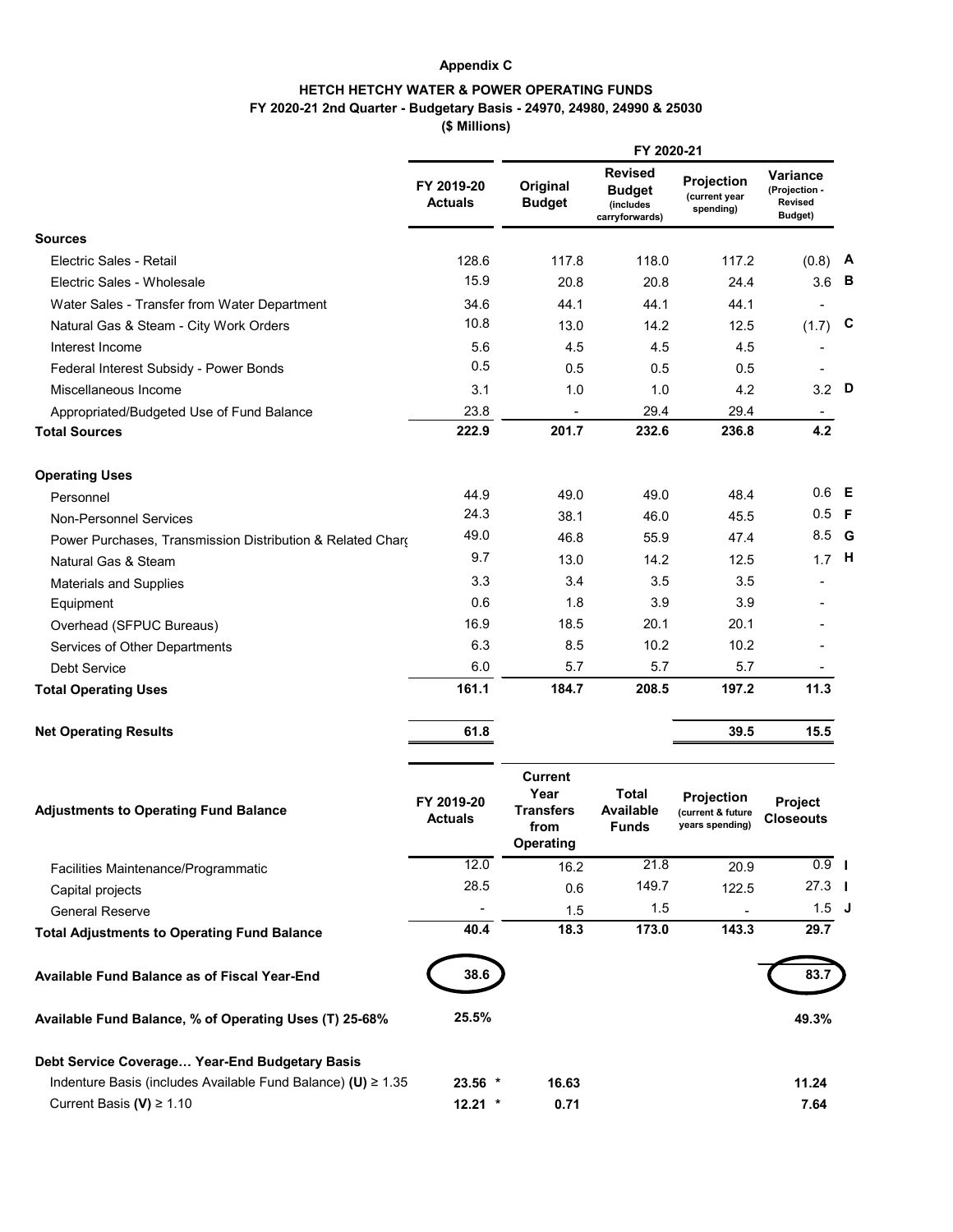#### **Revenue Variances**

A. Retail sales slightly below budget due to lower than expected volumes.

B. Wholesale sales generation volume down 23% from budget, offset by unbudgeted attribute sales.

C. Natural gas & steam sales projected to be slightly below revised budget due to continuing shelter in place orders at City Departments.

D. Miscellaneous income over budget due primarily to Lawrence Livermore National Labs resuming water purchases that were on hold in prior years as well as receipts from legal settlements.

#### **Expenditure Variances**

E. Salary savings due to vacant positions

F. Non-personnel savings projected due to lower than expected spending on professional consulting services.

G. Increased cost of purchased power due to distribution cost proposals, set to begin in January 2021, is offset by \$4.0M power purchase contingency budget, as well as \$9.1M in prior year unspent funds carried forward from FY 2019-20.

H. Natural gas & steam sales projected to be slightly below budget due to continuing shelter in place orders at City Departments.

I. Project savings to offset lower revenues from Covid sales reductions.

J. General Reserve was intentionally budgeted and planned to go unspent to supplement reserves.

\* Preliminary, unaudited